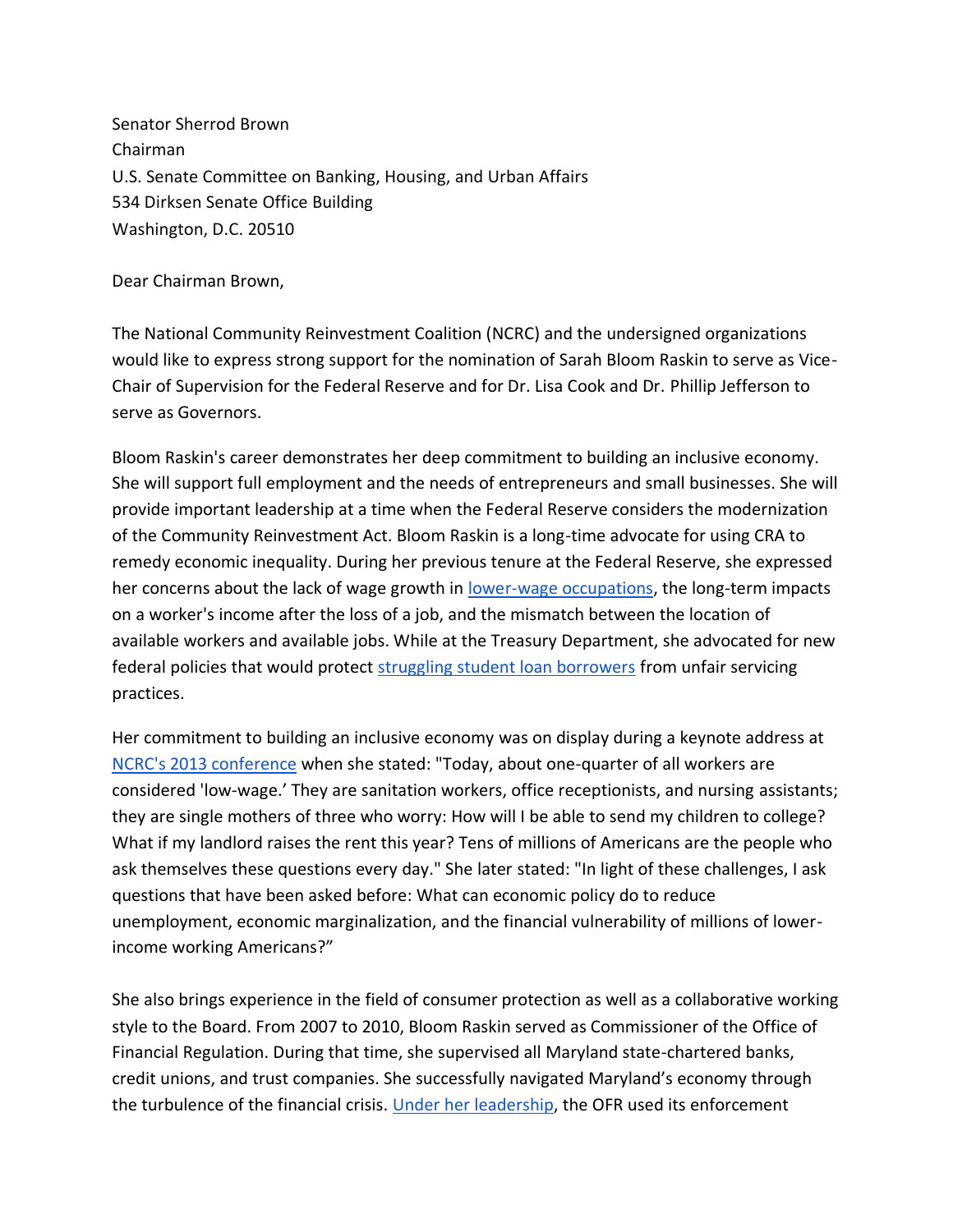powers to protect consumers from foreclosure loan modification scams and thwart predatory mortgage lenders. The [Maryland Consumer Rights Coalition](https://www.baltimoresun.com/bs-mtblog-2009-09-maryland_consumer_rights_coali-story.html) named her its "Consumer Advocate of the Year" in 2009. When she left the OFR in 2010 to join the Federal Reserve, Kathleen Murphy, Chief Executive Officer of the Maryland Bankers Association (MBA), offered her appreciation for Bloom Raskin's working style, citing her ["strong oversight but accessibility."](https://www.baltimoresun.com/business/bs-bz-sarah-raskin-fed-20100429-story.html) In 2022, the MBA called her ["an incredibly collaborative individual.](https://www.reuters.com/article/usa-fed-raskin-idCAKBN2JO05V)"

Bloom Raskin understands the importance of preventing financial institutions from taking on too much risk. When regulators sought to apply limits to the extent that financial institutions could engage in proprietary trading, Bloom Raskin stood alone in saying that the [proposed](https://bettermarkets.org/newsroom/volcker-rule-critic-raskin-seen-voice-consumers/)  [restrictions were not tough enough.](https://bettermarkets.org/newsroom/volcker-rule-critic-raskin-seen-voice-consumers/) While some have alleged that her concerns about climate change reflect a willingness to blend financial regulation with social policy, her lens remains focused on the question of [long-term economic resilience.](https://thehill.com/blogs/congress-blog/politics/590739-conservatives-are-outraged-that-sarah-bloom-raskin-actually) Bloom Raskin is calling for regulators to have tools that can assess the risk posed by climate change on assets held by the Federal Reserve or the entities that it supervises.

Bloom Raskin understands the importance of reducing economic inequality. When discussing the financial crisis, she has stated on several occasions the risk rising inequality could play in restraining economic growth. In a 2013 [speech](https://www.federalreserve.gov/newsevents/speech/raskin20130516a.htm) to the Society of Government Economists and the National Economists Club, she stated that "the large and increasing amount of inequality in income and wealth, which has been an ongoing development for decades, may have exacerbated the crisis and I think more research is required to determine whether it may also pose a significant headwind to the recovery from the crisis for years to come."

That same year, Bloom Raskin made similar remarks in [a](https://www.federalreserve.gov/newsevents/speech/raskin20130418a.htm) [speech](https://www.federalreserve.gov/newsevents/speech/raskin20130418a.htm) to the Hyman P. Minsky Conference on the State of the U.S. and World Economies. She noted that "economic marginalization and financial vulnerability, associated with stagnant wages and rising inequality, contributed to the run-up to the financial crisis and how such marginalization and vulnerability could be relevant in the current recovery." Bloom Raskin has stated her understanding that it is not part of the Federal Reserve's mandate to address inequality directly. However, from past statements, it is clear she understands the role the Federal Reserve can indirectly play in reducing inequality. Her policy expertise, along with her collaborative working style and experience in consumer protection, as previously mentioned in this letter, makes her the ideal candidate to help the Federal Reserve address issues of economic inequality in our nation.

NCRC also strongly supports the nominations of Dr. Lisa Cook and Dr. Phillip Jefferson as Governors. Dr. Cook and Dr. Jefferson would bring not only expertise, but a diverse perspective and experience to the Board. Should they be confirmed. Dr. Cook would become the first Black woman to serve on the Federal Reserve Board and Dr. Jefferson would be only the fourth Black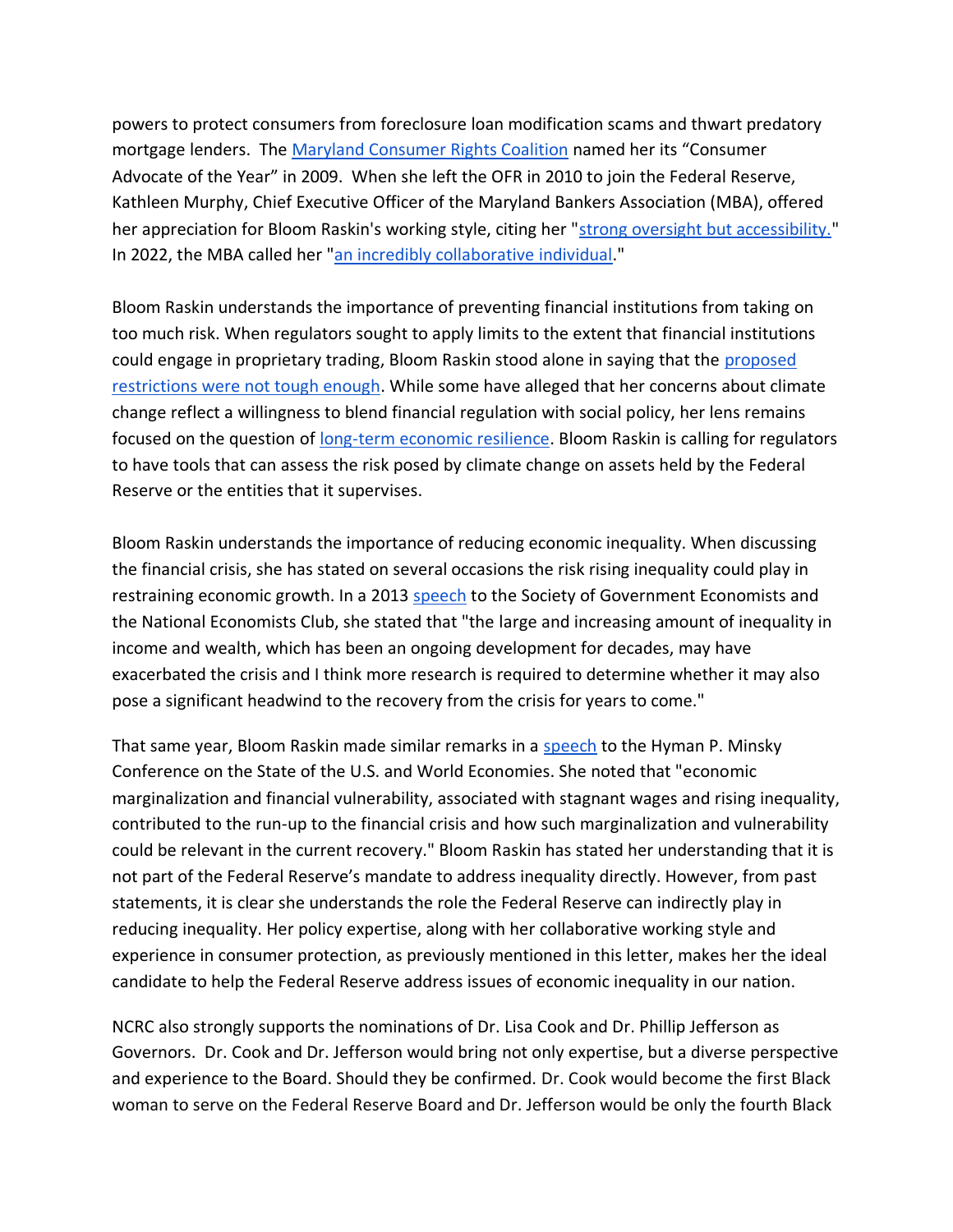man out of nearly 100 appointments on the Federal Reserve since it was created by Congress in 1913.

Dr. Cook is one of our nation's most respected macroeconomists and is recognized as an international authority on banking systems, economic growth, innovation, markets and global finance. Along with serving on the Board of Directors of the Federal Home Loan Bank of Indianapolis and the Board of the Federal Reserve Bank of Chicago, she is a tenured professor at Michigan State University. Her research on the impact of discrimination on innovation and the impacts of the 2008 financial crisis and her service on the White House Council of Economic Advisors and her past work with the Federal Reserve Banks of New York, Minneapolis, and Philadelphia demonstrate she is well qualified for the position.

Dr. Jefferson's research on the effects of macroeconomic and monetary policy on employment, poverty, and household finance and his visiting appointments with the Federal Reserve Bank of New York and the Board of Governors of the Federal Reserve System similarly demonstrate he is well qualified to be a governor. He will be one of the first Governors whose [primary research](https://www.minneapolisfed.org/article/2018/interview-with-philip-jefferson)  [interests](https://www.minneapolisfed.org/article/2018/interview-with-philip-jefferson) are in applied topics in poverty. His instincts to ask questions at the intersections of employment and health reflect his capacity to understand the complex and interrelated nature of policy problems. We are also encouraged by the focus he has taken on economic volatility faced by [Black and female-headed households.](https://www.aeaweb.org/articles?id=10.1257/aer.98.2.392)

The Biden Administration has put forward a slate of strong nominees. Each will bring a commitment to addressing the concerns of America's working families. They will move our nation forward at a critical time. We commend the Administration for wisely selecting these individuals to oversee the levers of our nation's economy. Now the next critical step is for the Senate Banking Committee to confirm each nominee.

Sincerely,

## **National Community Reinvestment Coalition**

Affordable Homeownership Foundation, Inc Black Cultural Zone Community Development Corporation California Coalition for Rural Housing California Reinvestment Coalition Coalition for Non Profit Housing and Economic Development Coastal Enterprises, Inc. Community Reinvestment Alliance of South Florida Delaware Community Reinvestment Action Council, Inc. Devotion USA, Inc. EAH Housing